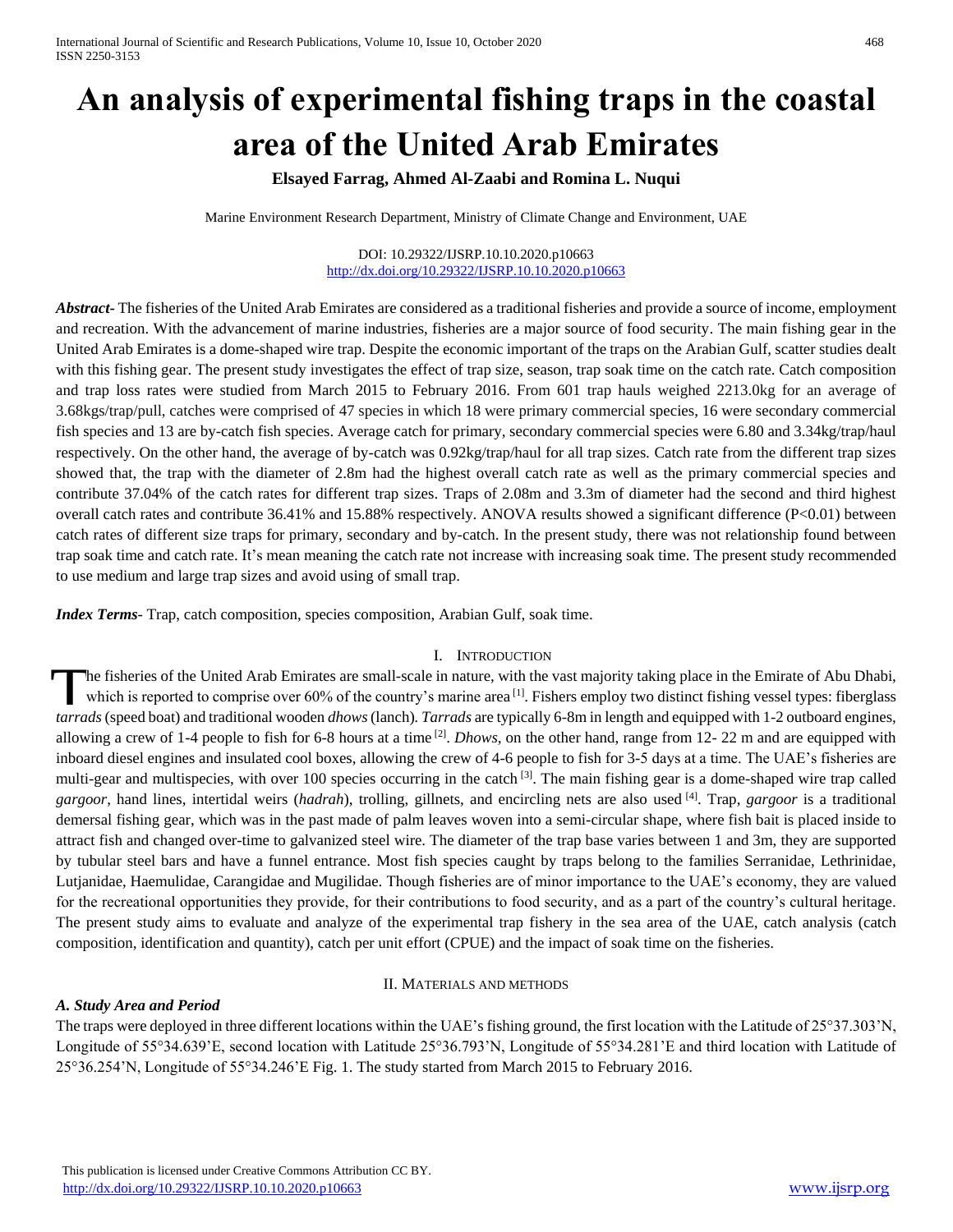

Figure 1. Map of the United Arab Emirates showing the experimental locations

# *B. Experimental Design and deployment*

The field experiment covered at least one full year to study the seasonal variation in the catch rate and species composition of the fish trap fishery. The most common trap size in UAE's fishery is a trap with a base of 143 cm, however, the fishermen also used other sizes of traps. These trap sizes were tested to consider if different trap sizes would result different catch rates and species composition. The experimental trap used are four different sizes, Extra Large (with base length of 190cm, height of 103cm, diameter of 330cm, panel length and width of 75cm), Large (with base length of 176cm, height of 81cm, diameter of 280cm, panel length and width of 60cm), Medium (with base length of 143cm, height of 64cm, diameter of 208cm, panel length and width of 45cm), and Small (with base length of 93cm, height of 45cm, diameter of 150cm, panel length and width of 75cm). Numbered plastic plates was attached to each trap. The traps position was recorded using Global Position System (GPS) but were not marked by buoys to avoid poaching from other fishermen. Sets of four different sizes were deployed on each location.

# *C. Sampling Procedure*

Traps were monitored twice weekly and sometimes more than two times due to weather condition and in some cases of traps lost. The trap soak time was between 2 to 4 days and during the experiment the number of soaking time reach to 15 days to check the relationships between catch rate and soak time and between trap loss and soak time. The catch from each trap was sorted, identified and subsamples were taken to measure total, forked lengths and total, gutted weights. The species identification followed the methods of Carpenter *et*  al. 1997 and Forese &Pauly, 2008<sup>[5&6]</sup>.

# *D. Data Analysis*

Catch data were analyzed and grouped by month, catch size, the pulled traps, and catches were grouped into primary commercial fish, secondary commercial fish, and by-catch. The primary commercial fish that species are popular and has high market value. Secondary commercial species are marketable but has lower value. By-catch are fishes not common and has the lowest value and sometimes returned to the sea. The catch rates for different species categories and of different sizes were obtained similarly and tested with analyses of variance ANOVA for significant difference.

#### III. RESULTS AND DISCUSSION

# *A. Traps Catch Analysis*

Table I shows the species composition from 601 trap hauls weighed 2213.0kg for an average of 3.68kgs/trap/pull, catches were comprised of 47 species in which 18 were primary commercial species, 16 were secondary commercials fish species and 13 are by-catch fish species. From the total catch, 1361.38kg (61.52%) were primary commercial species, comprised of (greatest to least order). 667.672kg (30.17%) were composed of secondary fish species and 183.96kg (8.31%) from the total catch were monitored as a by-catch. The primary commercial species was dominated by *E. coioides* and represent 10.09%, followed by *L. nebulosus* and *S. canaliculatus* by 7.60% and 6.82% respectively. The dominant catch for secondary commercial belongs to *Sepia sp. and* Scarus *persicus* and represent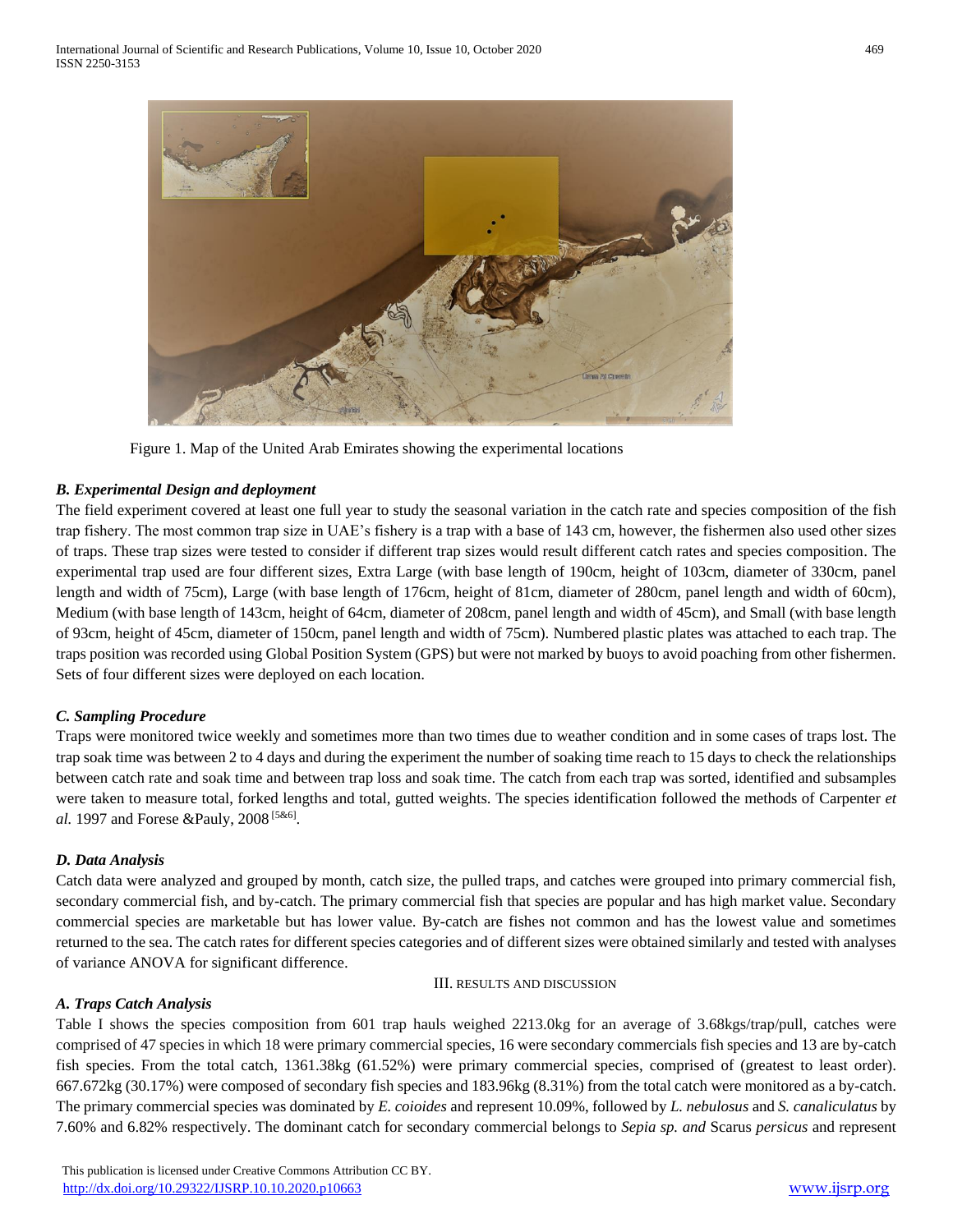International Journal of Scientific and Research Publications, Volume 10, Issue 10, October 2020 470 ISSN 2250-3153

4.63% and 3.82% respectively. While *Platax orbicularis* contribute 2.0% and was dominant in by-catch*.* The catch composition of the trap in Saudi territorial waters of the Arabian Gulf was studied and the results declared that  $[7]$ , all species caught by trap are belong to 10 major families and the dominant families were Lethrinidae, Carangidae and Serranidae (23.95%, 18.7% and 15.5% respectively. He stated also that, the catch composition was the same in both large and small boats and the only difference was in fish size and quantity. On the northern part of the Arabian Gulf, Chen *et al*, 2012<sup>[8]</sup> stated that from 1745 trap hauls weighed 7840kg, for an average 4.5Kg/trap/haul (ranging from 2.45 to 7.97kg) and the catches were comprised of 70 species, the primary commercial species (56.94%) dominated by *Argyrops spinifer*, *Epinephelus coioides* and *Plectorhincus pictus* and contribute 13%, 12.24 and 6.83%. Secondary commercial species (34.52%), of which seven species contributed 30.25% and the *Netuma bilineatus* and *Pomadasys stridens* constitute 8.83% and 7.0% respectively. The study also revealed that, the average catch rate of trap has been declining since 1991 Gulf War. The average catch rate from 1980 through 1989 was 5.8kg per trap ranging from 2.8kg to 11.0kg  $^{[9]}$ . The average catch rate of trap was estimated by <sup>[10]</sup> as 3.57kg/trap/haul and mentioned that *Lethrinus spp* was ranked first by 15.5% and *E. coioides* accounted 14.8%.

| <b>Scientific Name</b>                   | Common name                    | $\text{Catch}(\text{kg})$ | Percentage (%) |
|------------------------------------------|--------------------------------|---------------------------|----------------|
| <b>Overall</b><br>2213.00                |                                |                           |                |
| Primary commercial fish species          |                                | 1361.38                   | 61.52%         |
| Epinephelus coioides                     | Orange-spotted Grouper         | 223.40                    | 10.09%         |
| Lethrinus nebulosus                      | Spangled emperor               | 168.12                    | 7.60%          |
| Siganus canaliculatus                    | White-spotted spine-foot       | 150.90                    | 6.82%          |
| Lethrinus lentjan                        | Pink ear emperor               | 118.90                    | 5.37%          |
| Gerres oyena                             | Common silver-biddy            | 88.60                     | 4.00%          |
| Rhabdosargus sarba                       | Gold-lined seabream            | 82.40                     | 3.72%          |
| Acanthopagrus bifasciatus                | Two-bar seabream               | 73.60                     | 3.33%          |
| Portunus pelagicus                       | Blue swimming crab             | 70.60                     | 3.19%          |
| Carangoides bajad                        | Orange spotted trevally        | 68.40                     | 3.09%          |
| Plectorhinchus sordidus                  | Sordid rubberlip               | 63.80                     | 2.88%          |
| Lutjanus argentimaculatus                | Red snapper                    | 43.60                     | 1.97%          |
| Epinephelus areolatus                    | <b>Areolate Grouper</b>        | 42.30                     | 1.91%          |
| Argyrops spinifer                        | King soldier bream             | 36.00                     | 1.63%          |
| Diagrama pictum                          | Painted sweetlips              | 32.20                     | 1.46%          |
| Valamugil seheli                         | <b>Bluespot Mullet</b>         | 32.16                     | 1.45%          |
| Lethrinus borbonicus                     | Snubnose emperor               | 26.70                     | 1.21%          |
| Lutjanus malabaricus                     | Malabar red snapper            | 22.90                     | 1.03%          |
| Plectorhinchus schotaf                   | Minstrel sweetlips             | 16.80                     | 0.76%          |
| <b>Secondary commercial fish species</b> |                                | 667.67                    | 30.17          |
| Sepia sp.                                | Cuttlefish                     | 102.40                    | 4.63%          |
| Scarus persicus                          | Gulf parrotfish                | 84.60                     | 3.82%          |
| Gerres acinaces                          | Whipfin silver-biddy           | 60.61                     | 2.74%          |
| Lutjanus quinquelineatus                 | Five-lined snapper             | 55.40                     | 2.50%          |
| Parupeneus cyclostomus                   | Gold-saddle goatfish           | 55.40                     | 2.50%          |
| Lutjanus fulviflama                      | Blackspot snapper/Dory snapper | 54.30                     | 2.45%          |
| Nemipterus sp.                           | Threadfin bream                | 42.80                     | 1.93%          |
| Lutjanus ehrenbergii                     | <b>Blackspot</b> snapper       | 40.30                     | 1.82%          |
| Siganus javus                            | Streaked spinefoot             | 38.10                     | 1.72%          |
| Lethrinus microdon                       | Smalltooth emperor             | 28.40                     | 1.28%          |
| Cephalopholis hemistiktos                | Yellowfin hind                 | 22.20                     | 1.00%          |
| Plectorhinchus gaterinus                 | Blackspotted rubberlip         | 20.90                     | 0.94%          |
| Gerres filamentosus                      | Whipfin silver-biddy           | 17.16                     | 0.78%          |
| Alepes sp.                               | Scad                           | 16.40                     | 0.74%          |
| Acanthopagrus latus                      | Yellowfin seabream             | 15.10                     | 0.68%          |
| Lutjanus rusellii                        | Russell's snapper              | 13.60                     | 0.61%          |
| <b>By-catch</b>                          |                                | 183.96                    | 8.31           |
| Platax orbicularis                       | Orbicular batfish              | 44.34                     | 2.00%          |
| Abudefduf saxatillis                     | Indo-pacific sergeant          | 35.40                     | 1.60%          |
| Pomacanthus maculosus                    | Yellowbar angelfish            | 51.20                     | 2.31%          |
| Arius thalassinus                        | Giant catfish                  | 7.60                      | 0.34%          |
| Monodactylus argenteus                   | Silver moony/Silver moonfish   | 9.40                      | 0.42%          |
| Arothron stellatus                       | Stellate puffer                | 10.12                     | 0.46%          |
| Scolopsis sp.                            | Threadfin bream                | 9.60                      | 0.43%          |
| Chaetodon obscurus                       | Black-spotted butterflyfish    | 7.40                      | 0.33%          |
|                                          |                                |                           |                |

Table I. Species composition of the total catch from the experimental traps.

 This publication is licensed under Creative Commons Attribution CC BY. <http://dx.doi.org/10.29322/IJSRP.10.10.2020.p10663> [www.ijsrp.org](http://ijsrp.org/)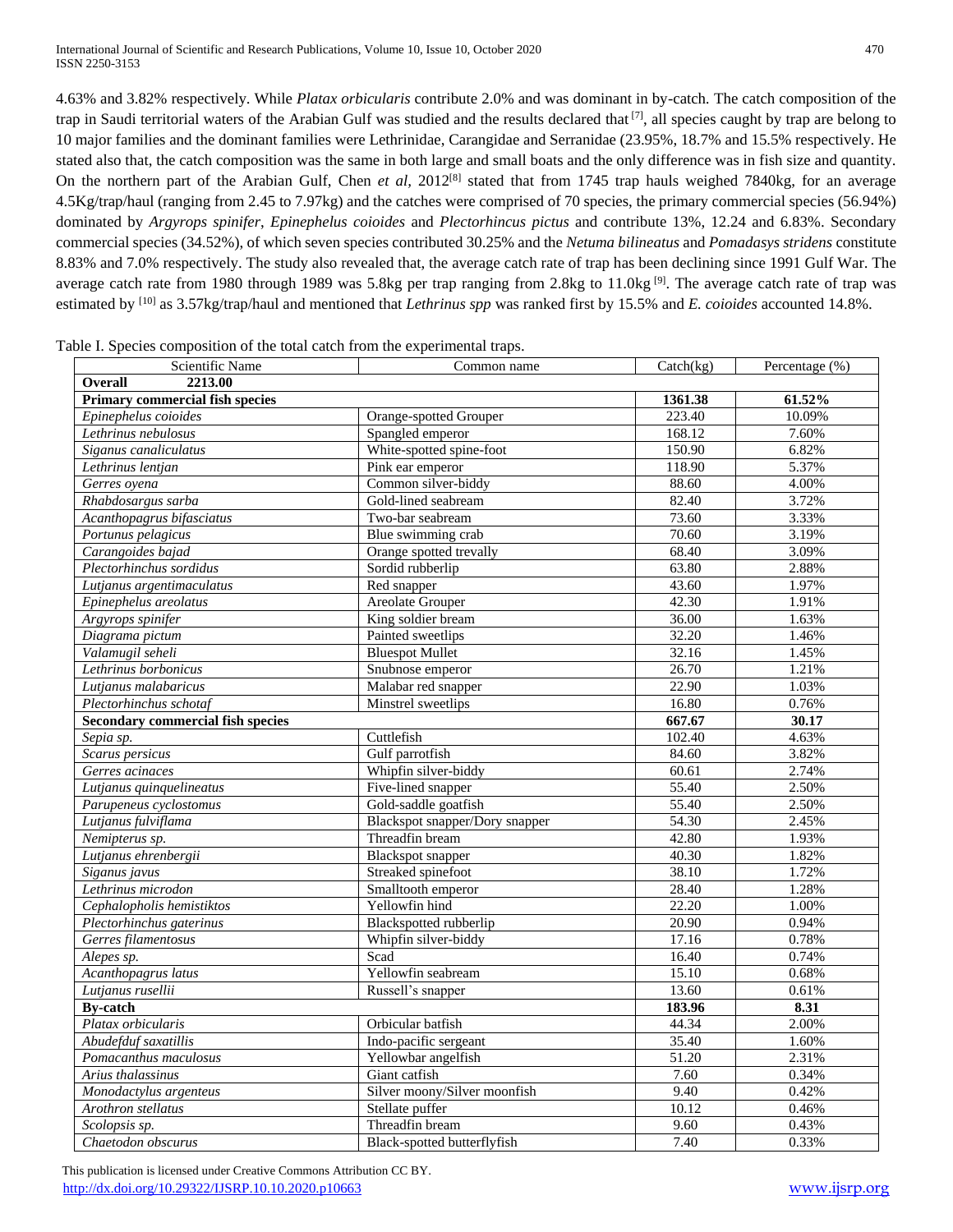International Journal of Scientific and Research Publications, Volume 10, Issue 10, October 2020 471 ISSN 2250-3153

| Terapon jarbua            | Jarbua terapon                 | 3.20 | 0.14% |
|---------------------------|--------------------------------|------|-------|
| Amblygobius albimaculatus | Butterfly goby                 | 0.90 | 0.04% |
| Alutea monoceros          | Unicorn leatheriacket filefish | 0.20 | 0.01% |
| Platycephalus indicus     | Bartail flathead               | 1.20 | 0.05% |
| Aphanius dispar           | Arabian pupfish                | 3.40 | 0.15% |

# *B. Catch Per Unit Effort*

The average monthly catch per unit effort as (kg/trap/haul) for different species categories was obtained and the results declared that, the average catch for primary species was 6.80kg/trap/haul, while the average catch for secondary commercial species was 3.34kg/trap/haul. On the other hand, the average of by-catch was 0.92kg/trap/haul for all trap sizes. Table II shows the catch seasonality for primary, secondary and by-catch. It is obvious that the catch per unit effort for overall species reach to maximum catch during spring (7.83, 4.26 and 1.14 kg/trap/haul respectively). In general, the mean CPUE for primary species constitute the highest rate 6.80kg/trap/haul then followed by secondary and by-catch by 3.34 and 0.92kg/trap/haul respectively. This is probably related to fish spawning, feeding behavior and change of water temperature. The period from March to May are the main spawning seasons for most of the commercial species. Fishes such as *L. nebulosus* and *E. coioides* aggregate in open water for spawning. In summer, water temperature exceeds 32 $^{\circ}$ C and fishes then move to deep water to avoid the high water temperature. In the territorial Saudi waters  $^{[7]}$  the CPUE sharply decreased for both large and small traps during Winter season (7.7 and 2.3 kg/trap, respectively). The study indicated also that, the average catch/fishing day relatively fluctuated in the large boats during the years, while it tended to increase in small boats. In addition, it can be noticed from the trips observations that the loss percentage of traps was higher in large boats (about 12%) than in small boats (about 8%), this may be due to the different ecological factors including water moving in deeper and shallow waters of the fishing areas. Chen *et al*, <sup>[8]</sup> showed seasonal changes, the monthly catch rates were high (>6kh/trap/haul) from April through July and in December, while the low catch rate (2-5kh/trap/haul) was recorded in August through October and from February through March. Shabani *et al*, <sup>[11]</sup> recorded a similar peak of catch rate (3.9kg/trap-month) in May for the trap along the East side of the Arabian Gulf.

| <b>Season</b> | <b>Primary</b> | <b>Secondary</b> | <b>By-catch</b> | <b>Mean</b> |
|---------------|----------------|------------------|-----------------|-------------|
| Winter        | 7.79           | 3.92             | 0.67            | 4.13        |
| Spring        | 7.83           | 4.26             | 1.14            | 4.41        |
| Summer        | 5.97           | 2.37             | 0.88            | 3.07        |
| Autumn        | 5.62           | 2.83             | 0.98            | 3.14        |
| Mean          | 6.80           | 3.34             | 0.92            |             |

Table II. Catch seasonality (kg/trap/haul) for the primary, secondary and by-catch caught by different trap sizes.

# *C. Catch Rate by Trap Size*

Catch rate from the different trap sizes showed that, the trap with the diameter of 2.8m had the highest overall catch rate as well as the primary commercial species and contribute 37.04% of the catch rates for different trap sizes. Traps of 2.08m and 3.3m of diameter had the second and third highest overall catch rates and contribute 36.41% and 15.88% respectively. ANOVA results showed a significant difference (P<0.01) between catch rates of different size traps for primary, secondary commercial catch and by-catch. On the other hand, trap size 1.5m diameter had significant lower catch rates of overall, primary, secondary commercial species and a highly significant difference in by-catch compared with the trap size 2.8m diameter. The catch rates of different trap sizes are shown in table III. Basically the traps of 2.8m and 2.05m in diameter had a significant higher overall catch rate as well as that of primary and secondary commercial fish. In Kuwait's water, Chen *et al*, <sup>[8]</sup> declared that, the highest overall catch rate as well as the primary species were not result from the largest diameter 2.25m but from the second largest size 2.15m and the study recommended the trap size 2.15m in diameter is appropriate size for Kuwait's trap fishery. The study also declared that, large size trap has more space within a trap and will be less affected by capture fish density especially when soak time is long.

| Table III. Catch rate (kg) of different trap sizes |  |  |  |  |  |  |  |
|----------------------------------------------------|--|--|--|--|--|--|--|
|----------------------------------------------------|--|--|--|--|--|--|--|

| <b>Trap Size</b> | <b>Total Trap Haul</b> | <b>Overall</b> | <b>Primary</b> | <b>Secondary</b> | <b>By-catch</b> | <b>Mean</b> | $\frac{6}{9}$ |
|------------------|------------------------|----------------|----------------|------------------|-----------------|-------------|---------------|
| 3.3              | 68                     | 430.70         | 98.4           | 58.9             | 27.63           | 61.64       | 15.88         |
| 2.8              | 79                     | 761.70         | 229.5          | 79.4             | 11.32           | 106.74      | 37.04         |
| 2.08             | 62                     | 736.80         | 225.63         | 125.32           | 43.82           | 131.59      | 36.41         |
| 1.5              | 58                     | 283.80         | 66.08          | 36.2             | 45.8            | 49.36       | 10.66         |
| No.              | 267                    |                |                |                  |                 |             |               |
| Overall          |                        | 2213.0         |                |                  |                 |             |               |
| Mean             |                        |                | 154.90         | 74.96            | 77.99           |             |               |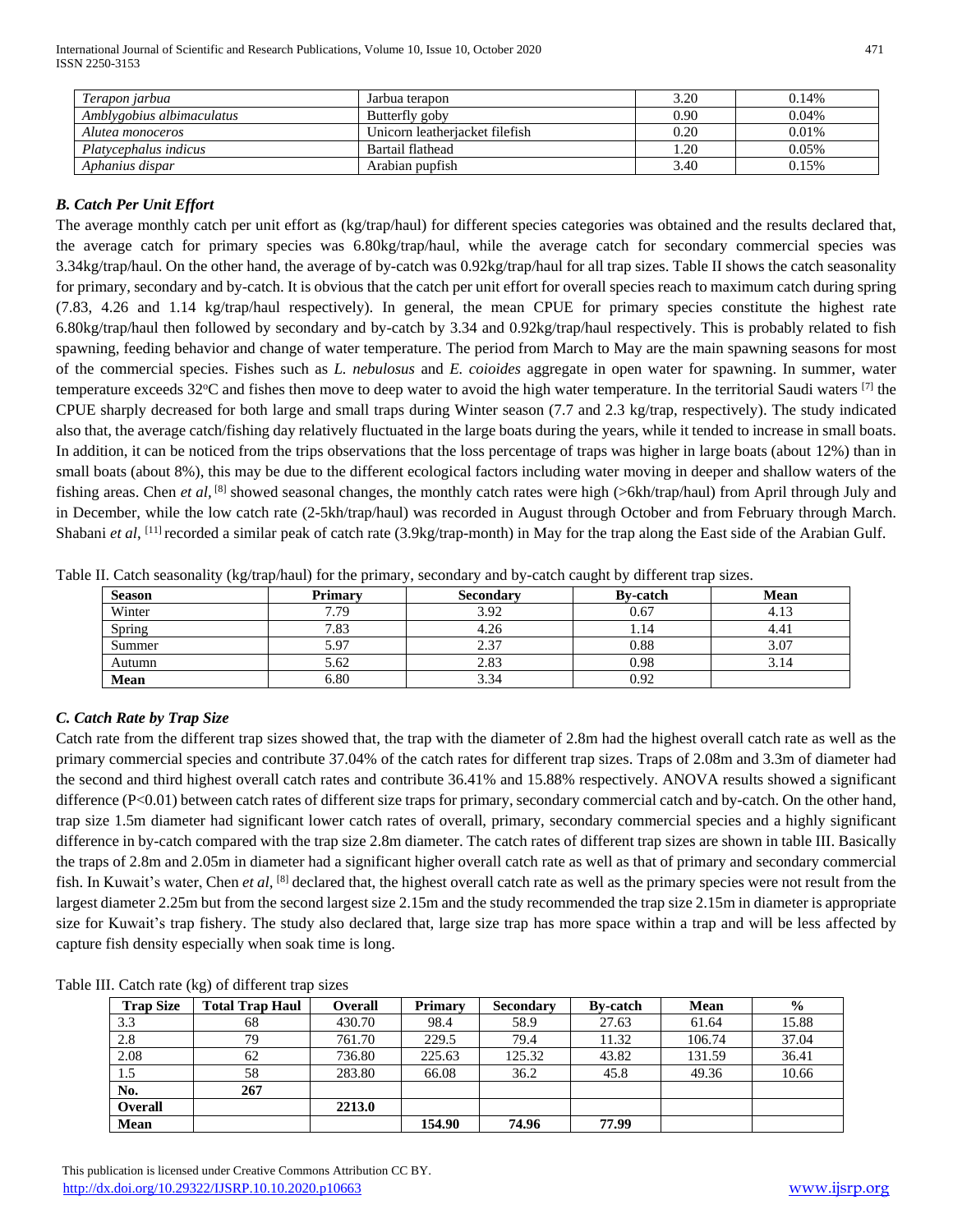The average size (total length in centimeters and weight in grams) of fish caught from the different trap sizes showed that, the trap size 2.80m diameter, caught fish with an average length and weight (33.0cm and 413.0g), while the larger trap caught fish with an average length and weight (31.0cm and 388.0gm) Table IV. The study conducted by Tharwat and Al-Gaber <sup>[7]</sup> in Saudi Arabia, found that larger traps captured larger individuals due to the larger individual sizes to location (deeper waters) and larger opening of the entrance funnel. This would indicate that escape rings should be a solution to sizes election. Escape rings can be incorporated into the construction of the trap to reduce catches of undersized species. Being a multi-species gear, however, presents challenges whose solutions are not straightforward. Target species are not necessarily similar in shape, and because they mature at different ages (i.e., sizes), effort to select one size might be at the expense of other target species<sup>[10]</sup>. The study recommended that only the larger and medium sized traps be legal and the small traps with small opening funnel and mesh size have a passive effect on the reproductive cycle of many fish species, that they catch large number of immature fishes. Therefore, it could be recommended to operate the large and medium trap only while the small traps should be prohibited. The same results obtained by Chen *et al.* [8] in Kuwait's water, the 2.15m diameter captured large size fish that were only slightly smaller than those captured in the 2.25m diameter.

|                     | Trap diameter (m) |       |       |       |  |
|---------------------|-------------------|-------|-------|-------|--|
| <b>Parameters</b>   | 1.50              | 2.08  | 2.80  | 3.30  |  |
| Average length (cm) | 23.0              | 28.0  | 33.0  | 31.0  |  |
| Average weight (g)  | 280.0             | 350.0 | 413.0 | 388.0 |  |
| Number of fish      | 345               | 1503  | 1135  | 980   |  |

Table IV. Size composition of combined fish caught by different trap sizes

The percentage of species composition (% in weight) of the most dominant species showed that, the traps with size 2.08m and 2.8m diameter had the same dominant species: *E. coioides, L. nebulosus, L. quinquelineatus and G. oyena* Table V. The dominant species of trap diameter 1.5m is *P. pelagicus*. On the other hand, the dominant species of trap diameter 3.3 are *L. nebulosus, L. quinquelineatus.* In the territorial waters of Saudi Arabia [7] obvious that emperors, sea breams, groupers, scads/jacks/ and trevallies, rabbit fishes, snapper and others (mainly crabs, Grunt, goatfish and bartail) were the common species in the catch. The different mesh sizes were not tested in this study and the common mesh size used by the local fishermen ranged from 40 to 50mm. Meanwhile, there were reports [11 and 12] stated that larger mesh sizes (e.g. 55mm and 70mm) had resulted in much higher percentage of fish scape  $[8]$ .

|                           | <b>Trap diameter</b> |       |       |      |             |  |  |
|---------------------------|----------------------|-------|-------|------|-------------|--|--|
| <b>Species</b>            | 1.5                  | 2.08  | 2.8   | 3.3  | <b>Mean</b> |  |  |
| Epinephelus coioides      | 2.50                 | 12.40 | 14.30 | 4.60 | 8.45        |  |  |
| Lethrinus nebulosus       | 4.50                 | 8.60  | 7.90  | 6.30 | 6.83        |  |  |
| Lutjanus quinquelineatus  | 2.80                 | 6.80  | 7.90  | 5.40 | 5.73        |  |  |
| Gerres oyena              | 4.30                 | 8.90  | 5.30  | 3.20 | 5.43        |  |  |
| Carangoides bajad         | 3.50                 | 5.40  | 6.80  | 4.90 | 5.15        |  |  |
| Portunus pelagicus        | 6.50                 | 7.30  | 4.30  | 2.40 | 5.13        |  |  |
| Siganus canaliculatus     | 3.20                 | 4.70  | 7.80  | 2.80 | 4.63        |  |  |
| Scarus persicus           | 4.50                 | 6.40  | 5.20  | 2.10 | 4.55        |  |  |
| Lethrinus lentjan         | 1.20                 | 6.70  | 5.40  | 4.80 | 4.53        |  |  |
| Rhabdosargus sarba        | 3.20                 | 5.40  | 6.30  | 2.10 | 4.25        |  |  |
| Lutjanus ehrenbergii      | 3.40                 | 6.50  | 3.20  | 3.00 | 4.03        |  |  |
| Acanthopagrus bifasciatus | 2.30                 | 5.40  | 4.80  | 3.20 | 3.93        |  |  |
| Plectorhinchus sordidus   | 2.30                 | 3.60  | 4.50  | 4.00 | 3.60        |  |  |

Table V. Species composition (% in weight) for the catch caught by different trap sizes

# *D. Effect of soaking time on the catch rate*

In the present study, there was no relationship found between trap soak time and catch rate. It means the catch rate does not increase with increasing soak time. However, trap loss was positively co-related to soak time. The longest soak time in the current study is 15 days. Miller, 1983<sup>[13]</sup> reported that, the catch rate usually increases with soak time to some asymptotic bound or increase with soak time to maximum value and thereafter decrease with longer soak time [14&15]. Pengilly and Tracy 1998<sup>[16]</sup> stated the catch rate decreased with increasing soak time over the range of 12-72h in commercial king crab pots. After a certain soak time, mean catch rate either approach a maximum value or decreases with increased soak time. The result revealed that the trap loss increased as the soak time increased, about 35% of the trap lost with increase soak time to 10 days. However, the percentage increased to 56% with increasing soak time to 15 days. In Saudi territorial waters of the Arabian Gulf <sup>[7]</sup> found the estimated annual percentage of lost traps was higher for large boats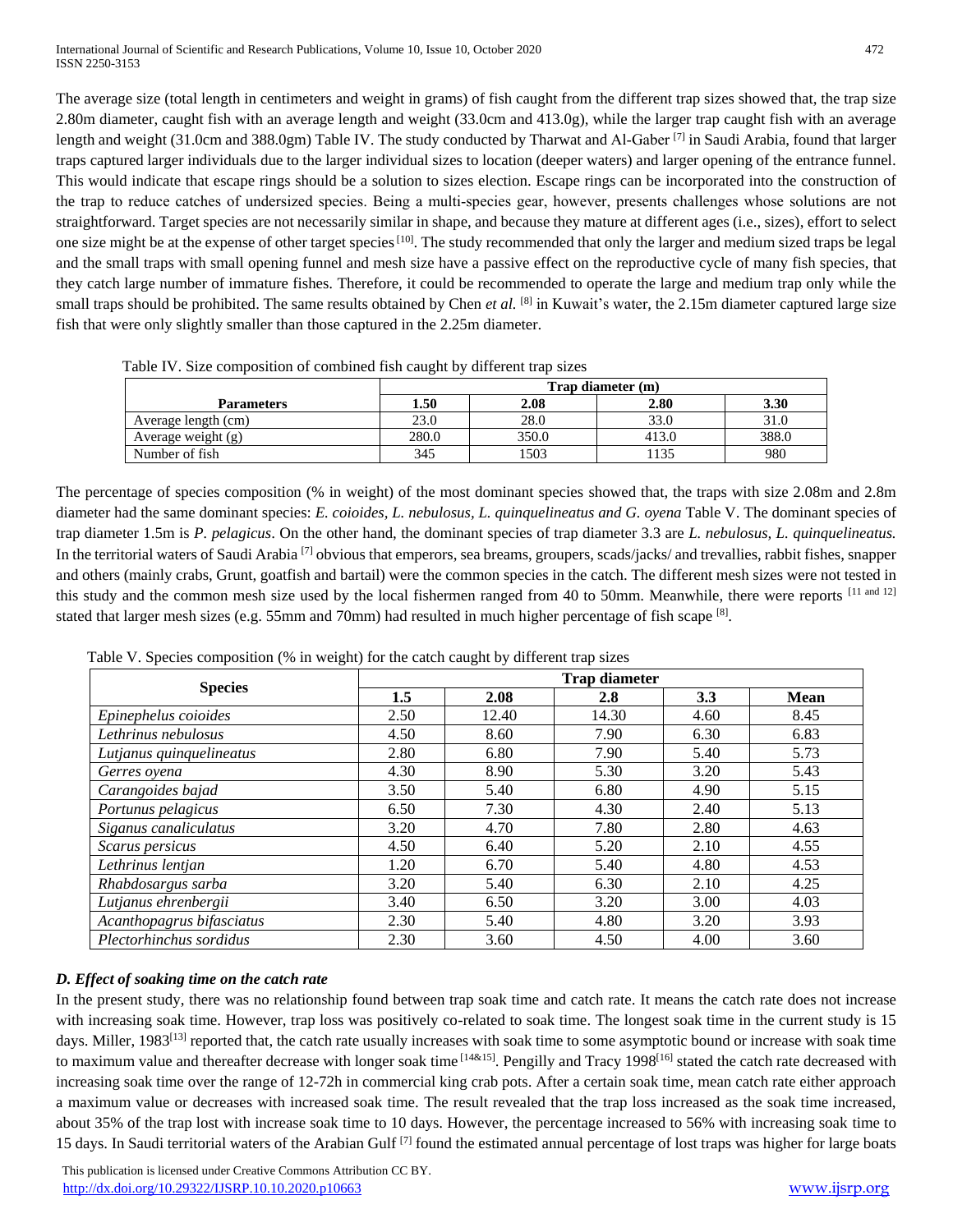than of small boats. In Kuwait's water the catch rate did not increase with the increase of the soak time and this result harmonized with the current study. About 88% of the trap were lost after 100 days if the traps are not cleared during this period. While 36% of the traps were lost after 100 days if the traps were cleared at 20 days' intervals<sup>[8]</sup> and 60% of the trap lost due to lack of buoy. The present study explained the shorter soak time reduced the percentage of trap loss, although higher frequency of clearing trap will increase trap fishing effort and running cost. Mathew *et al,* 1987[17] reported the financial losses due to ghost fishing reach 3% - 13.5% of the total catch value in the trap fishery in Kuwait. In the Sea of Oman, the mortality could be as high as 78.36kg/trap in the 6-month period after a trap being deployed in water<sup>[18]</sup>. The present study recommended that to reduce loss of trap the soaking time not exceeding 7 days.

# II. CONCLUSION

The fisheries in the UAE are small-scale, with catches increasing until 1999, after which started to decline. The main fishing gear is a dome-shaped wire trap called a *gargoor.* The present study describes and evaluate the catch and species composition caught by different sizes of the traps. The present study declared that small size of the trap should be avoid because the low catch rates and smaller average sizes of the catch. Soak time less than 10 days increase the catch rate and decrease the trap lost. Therefore, it could be recommended to operate the large and medium traps only while the small traps should be prohibited.

# **REFERENCES**

- [1] G. Morgan, "Country review: United Arab Emirates. *In:* De Young C (ed.), *Review of the state of world marine capture fisheries management:Indian Ocean*, FAO Fisheries Technical Paper 488. Food and Agriculture Organization of the United Nations (FAO), Rome, 2004. pp. 327-335
- [2] D. Al-Abdulrazzak,"Estimating total fish extractions in the United Arab Emirates:1950-2010. Pp. 53-59. *In:* D. Al-Abdulrazzak and D. Pauly (eds.) *From dhows to trawlers: a recent history of fisheries in the Gulf countries, 1950-2010*. Fisheries Centre Research Reports 21(2), Fishereies Centre, University of British Columbia [ISSN 1198-6727].
- [3] E. Grandcourt, TZ Al Abdessalaam, F. Francis and A. Al shamsi, *Age-based life history parametes and status assessments of bycatch species(Lethrinus brobonicus, Lethrinus microdon, Pomacanthus maculosus and Scolopsis taeniatus) in the southern Arabian Gulf,".* Journal of Applied Ichthyology. 2010;26 (3):381-389
- [4] E. Grandcourt, F. Francis, A. Al-Shamsi, K. Al-Ali and S. Al-Ali, "Annual fisheries statistics for Abu Dhabi Emirate 2001," Marine Environmental Research Center, Abu Dhabi, UAE, 2002, p.94.
- [5] K.E. Carpenter, F. Krupp, D.A. Jones, and U.Zajonz, *FAO Species Identification Guide for Fishery Purposes*, Living Marine Resources of Kuwait, Eastern Saudi Arabia, Bahrain, Qatar, and the United Arab Emirates. Food and Agriculture Organization of the United Nations, Rome, Italy.1997
- [6] R. Forese, D. Pauly (eds.): Fishbase. World Wide Web electronic publication. [http://www.fishbase.org,](http://www.fishbase.org/) version (7/2008).
- [7] A. A.Tharwat and A. R. Al‐Gaber. Fishery Traps (Gargours) in Saudi Territorial Waters of the Arabian Gulf. *JKAU Marine Sciences*. 2006; *17*:13–31[. https://doi.org/10.4197/mar.17-1.2](https://doi.org/10.4197/mar.17-1.2)
- [8] W. Chen, A. Al-Baz, J.M. Bishop and M. Al-Husaini. Field experiments to improve the efficacy of gargoor (fish trap) fishery in Kuwait,s waters. Chinese Journal of Oceanography and limnology, 2012; 30 (3): 535-546
- [9] J.U. Lee, M. Samuel, F.Y. Al-Yamani and P.S. Joseph. Final report on fin fisheries Management Projevt, Phase IV. Kuwait Institute for Scientific Research, report No. KISR3484, Kuwait 1990.
- [10] A. Al-Baz, J.M. Bishop, M. Al-Husaini and W. Chen. Gargoor trap fishery in Kuwait, catch rate and species composition. J. Appl. Ichthyol. 2018;34:867-877.
- [11] M.J. Shabani, E. Camrani, M.Yahyavi, K.Khorshidian and R. Khodadadi. The effect of various trap (gargoor) mesh size on the catch fish composition and abundance in Bushehr province. Journal of Fisheries, Iranina Journal of natural Res., 2010. 63;3:97-110
- [12] D. Robichaud, W. Hunte and H.A. Ocenford. Effects of increased mesh size on catch and fishing power of coral reef fish traps. Fisheries Research, 1999. 39: 275-294.
- [13] R.J. Miller. How many traps should crab fishermen fish? North American Journal of Fisheries Management. 1983; 3: 1-8
- [14] D.A. Somerton and M.F. Merritt. Method of adjusting crab per pot for differences in soak time and its application to Alaskan Tanner crab (Chionocetes bairdi) catches. North American Journal of Fisheries Management. 1986; 6:586-591
- [15] S. Zhou and T.C. Shirley. A model expressing the relationship between catch and soak time for trap fisheries. North American Journal of Fisheries Management. 1997;17:482-487
- [16] D. Pengilly and D. Tracy. Experemental effects of soak time on catch of legal-sized and nonlegal red king crabs by commercial king crab pots. Alaska fishery Bulletin. 1998;5;3:81-87